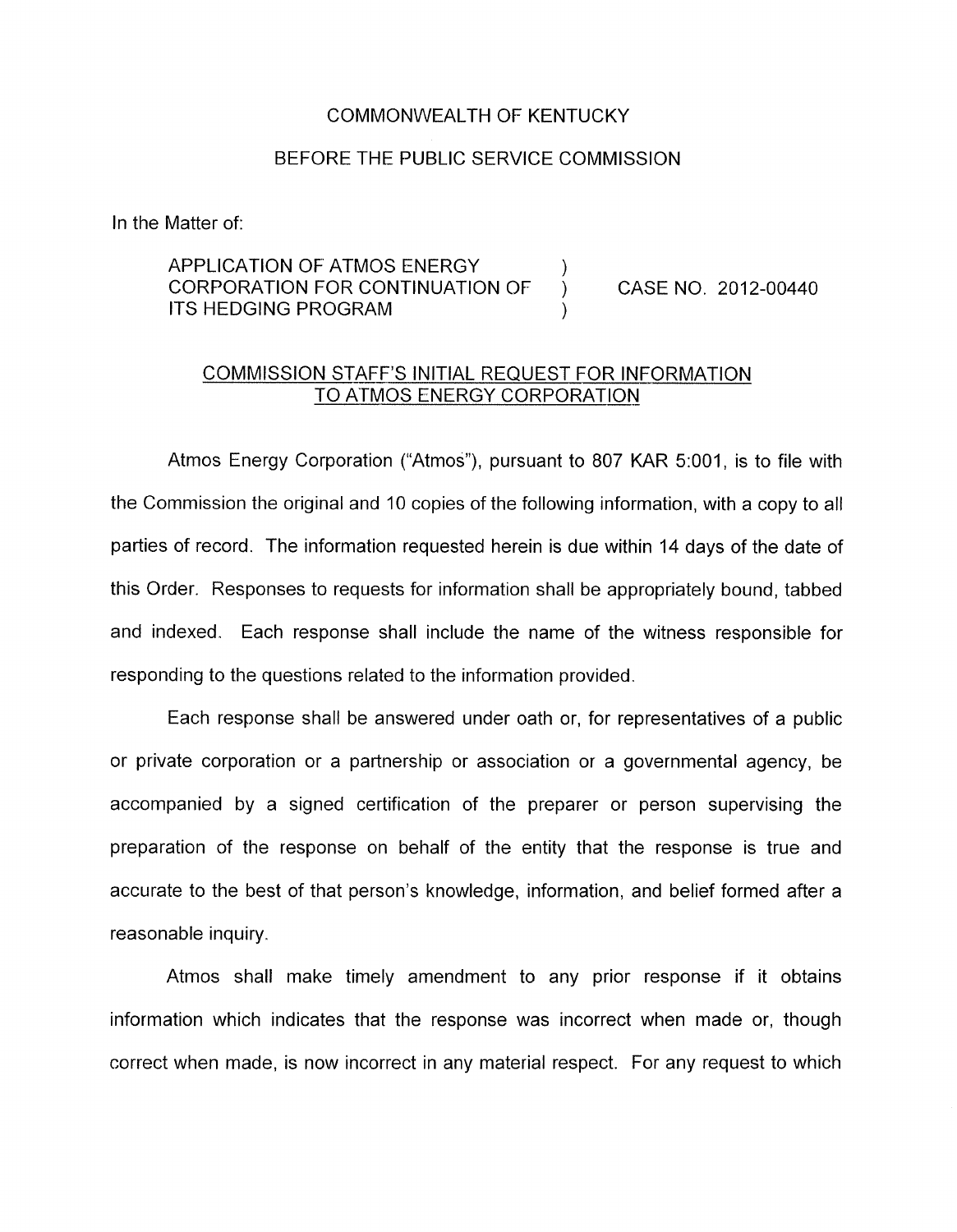Atmos fails or refuses to furnish all or part of the requested information, Atmos shall provide a written explanation of the specific grounds for its failure to completely and precisely respond.

Careful attention should be given to copied material to ensure that it is legible. When the requested information has been previously provided in this proceeding in the requested format, reference may be made to the specific location of that information in responding to this request.

1. Considering the continuation of current relatively low natural gas prices and published natural gas price projections, explain why Atmos continues to believe that hedging is in the best interest of its customers. The explanation should include the reduction of its historic decrease in gas price volatility attributable to hedging compared to the annual cost of hedging since the Order in Case No. 2007-00551.<sup>1</sup>

2. Confirm that Atmos is proposing no change from its currently approved hedging plan, other than the added ability to use options as a hedging tool as approved on an interim basis in Case No. 2012-00110. $2$ 

**i**Der∕ouen **it⁄r**ive Director lic Service Commission Box 615 Frankfort, KY 40602

**JAN 09 2013** DATED

### cc: Parties of Record

<sup>&</sup>lt;sup>1</sup> Case No. 2007-00551, Application of Atmos Energy for Modification of Its Approved Hedging Program (Ky. PSC Apr. 8. 2008). Also See Interim Report of Atmos Energy Corporation on Its Hedging Program for the 2007-2008 Heating Season

 $2$  Case No. 2012-00110, Application of Atmos Energy Corporation for Clarification or Alternatively for Modification of Its Approved Hedging Program (Ky. PSC Apr. 24, 2012).